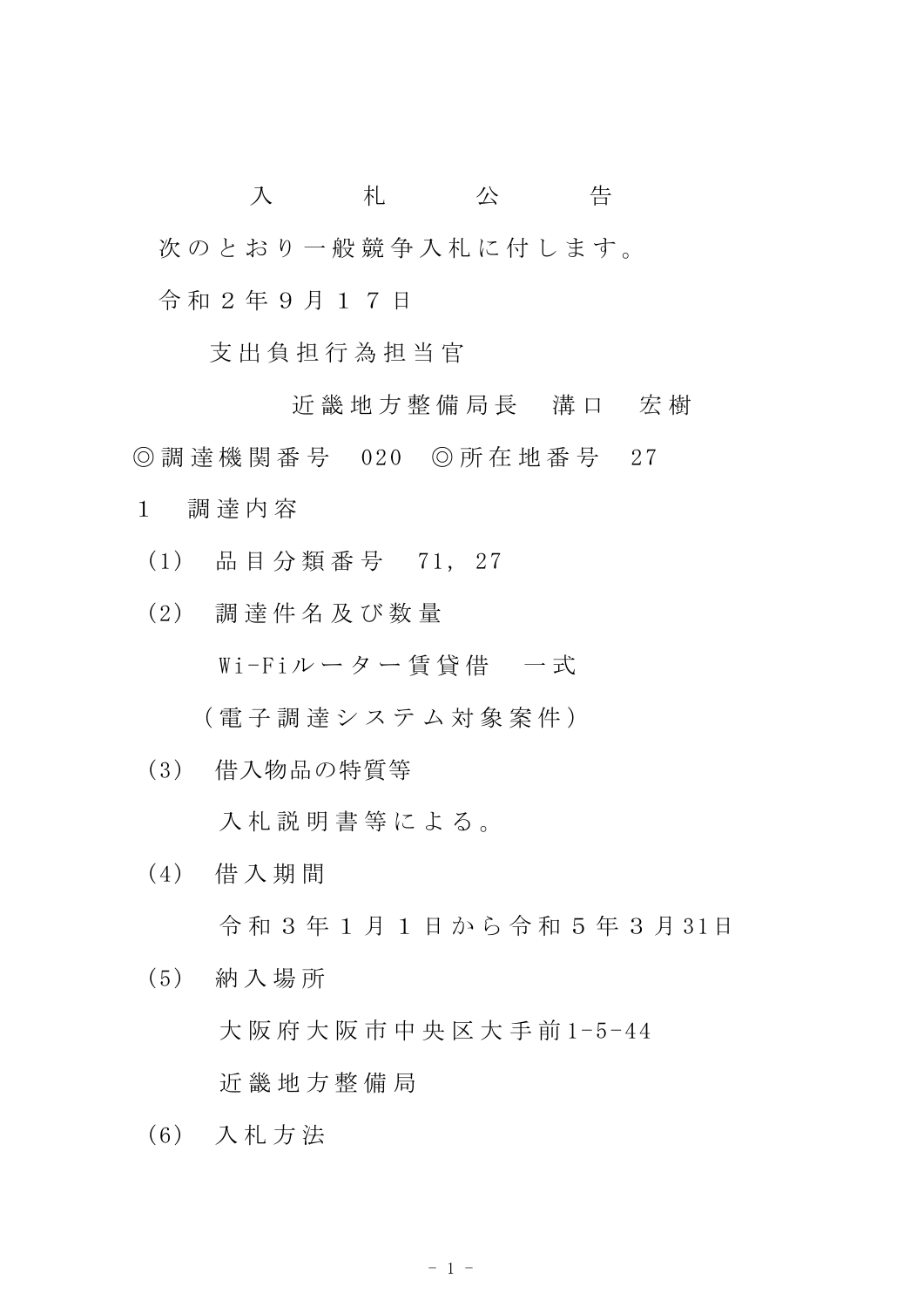入 札 書 に 記 載 さ れ た 金 額 に 消 費 税 及 び 地 方 消費税の税率を乗じて得た額を加算した金額 ( 当 該 金 額 に 1 円 未 満 の 端 数 が あ る と き は 、 その端数金額を切り捨てた金額とする。)をも っ て 落 札 価 格 と す る の で 、 入 札 者 は 消 費 税 及 び 地 方 消 費 税 に 係 る 課 税 事 業 者 で あ る か 免 税 事業者であるかを問わず、見積もった契約希 望 金 額 か ら 当 該 金 額 に 係 る 消 費 税 及 び 地 方 消 費 税 に 相 当 す る 額 を 減 じ た 金 額 を 記 載 し た 入 札 書 を 提 出 す る こ と 。

原則として、当該入札の執行において入札 執 行 回 数 は 2回 を 限 度 と す る 。

詳 細 は 入 札 説 明 書 に よ る 。

- (7) 電 子 調 達 シ ス テ ム ( G E P S ) の 利 用 本 案 件 は 、 申 請 書 等 の 提 出 、 入 札 を 電 子 調 達 シ ステムで行う対象案件である。なお、電子調 達 シ ス テ ム に よ り が た い 場 合 は 、 紙 入 札 方 式 参加願を提出し、紙入札方式に変えることが で き る 。
- 2 競 争 参 加 資 格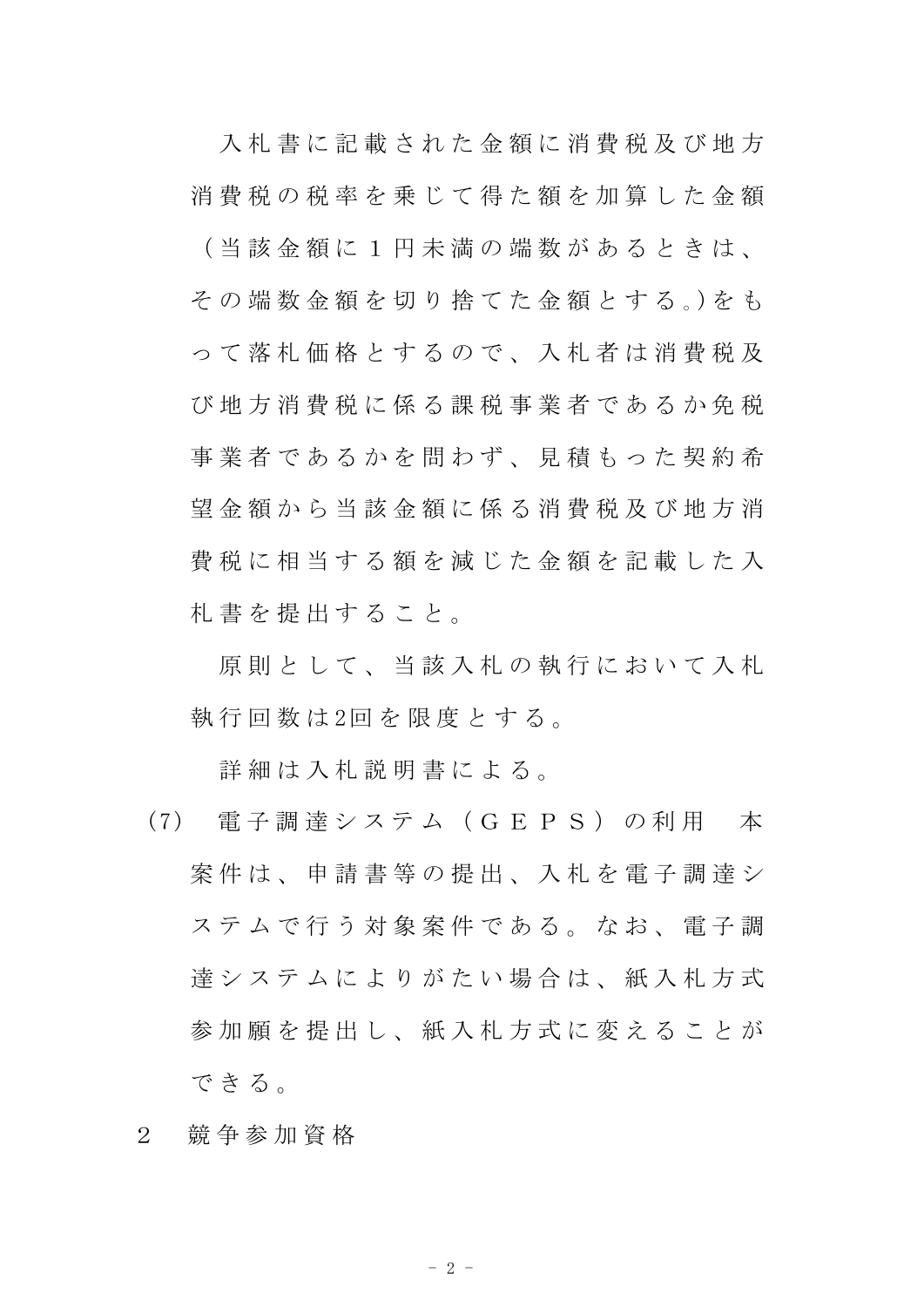- (1) 予 算 決 算 及 び 会 計 令 第 70条 及 び 第 71条 の 規 定 に該当しない者であること。
- (2) 平 成 31・32・33年 度 ま た は 令 和 1・2・3年 度 国 土 交 通 省 競 争 参 加 資 格 (全 省 庁 統 一 資 格 )「 役 務 の 提 供 等 」 の 近 畿 地 域 の 競 争 参 加 資 格 を 有 す る 者 で あ る こ と 。

なお、当該資格に係る申請については、

「 競 争 参 加 者 の 資 格 に 関 す る 公 示 」 ( 令 和 2 年 3月 31日 付 官 報 )の 別 表 に 記 載 さ れ て い る 申 請 受 付 窓 口 ( 近 畿 地 方 整 備 局 総 務 部 契 約 課 ほ か)にて随時受け付けている。

- (3) 申 請 書 等 の 受 領 期 限 の 日 か ら 開 札 の 時 ま で の 期 間 に 、 近 畿 地 方 整 備 局 長 か ら 指 名 停 止 を 受 け て い な い こ と 。
- (4) 会 社 更 生 法 に 基 づ き 更 生 手 続 開 始 の 申 し 立 て がなされている者又は民事再生決に基づき再 生 手 続 開 始 の 申 し 立 て が な さ れ て い る 者 ( 「 競 争 参 加 者 の 資 格 に 関 す る 公 示 」 に 基 づ

更 生 手 続 の 決 定 等 を 受 け た 者 の 手 続 」 を 行 っ

く 「 会 社 更 生 法 及 び 民 事 再 生 法 開 始 に 基 づ く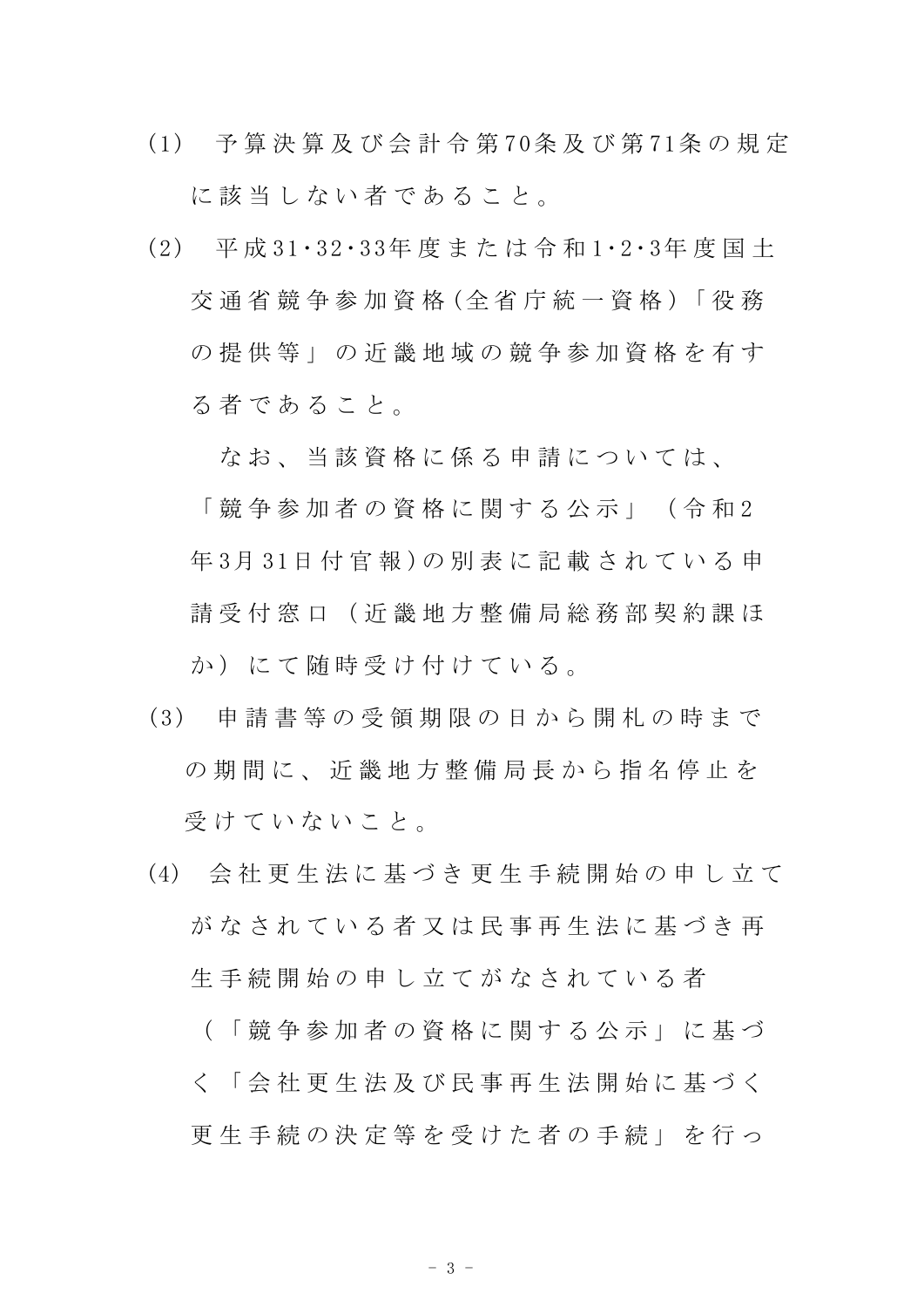た者を除く。) でないこと。

- (5) 電 子 調 達 シ ス テ ム に よ る 場 合 は 、 電 子 認 証 (ICカード)を取得していること。
- (6) 入 札 説 明 書 を 3(3)の 交 付 方 法 に よ り 、 電 子 調達システムから自ら直接ダウンロードした 者であること。または、支出負担行為担当官 から直接交付を受けた者であること。
- (7) 警 察 当 局 か ら 、 暴 力 団 員 が 実 質 的 に 経 営 を 支配する者又はこれに準ずる者として、国十 交 通 省 が 発 注 す る 業 務 等 か ら の 排 除 要 請 が あ
	- り、 当 該 状 熊 が 継 続 し て い る も の で な い こ と 。
- 3 申 請 書 等 及 び 入 札 書 の 提 出 場 所 等
- (1) 電 子 調 達 シ ス テ ム の U R L 、 入 札 書 の 提 出 場 所 、 契 約 条 項 を 示 す 場 所 及 び 問 い 合 わ せ 先 政 府 電 子 調 達 シ ス テ ム

https://www.geps.go.jp/

〒 540-8586 大 阪 府 大 阪 市 中 央 区 大 手 前 1 丁

目 5 番 44号 大阪合同庁舎第 1 号館 8階

国 土 交 通 省 近 畿 地 方 整 備 局 総 務 部 契 約 課

購買第一係長 小田 章二朗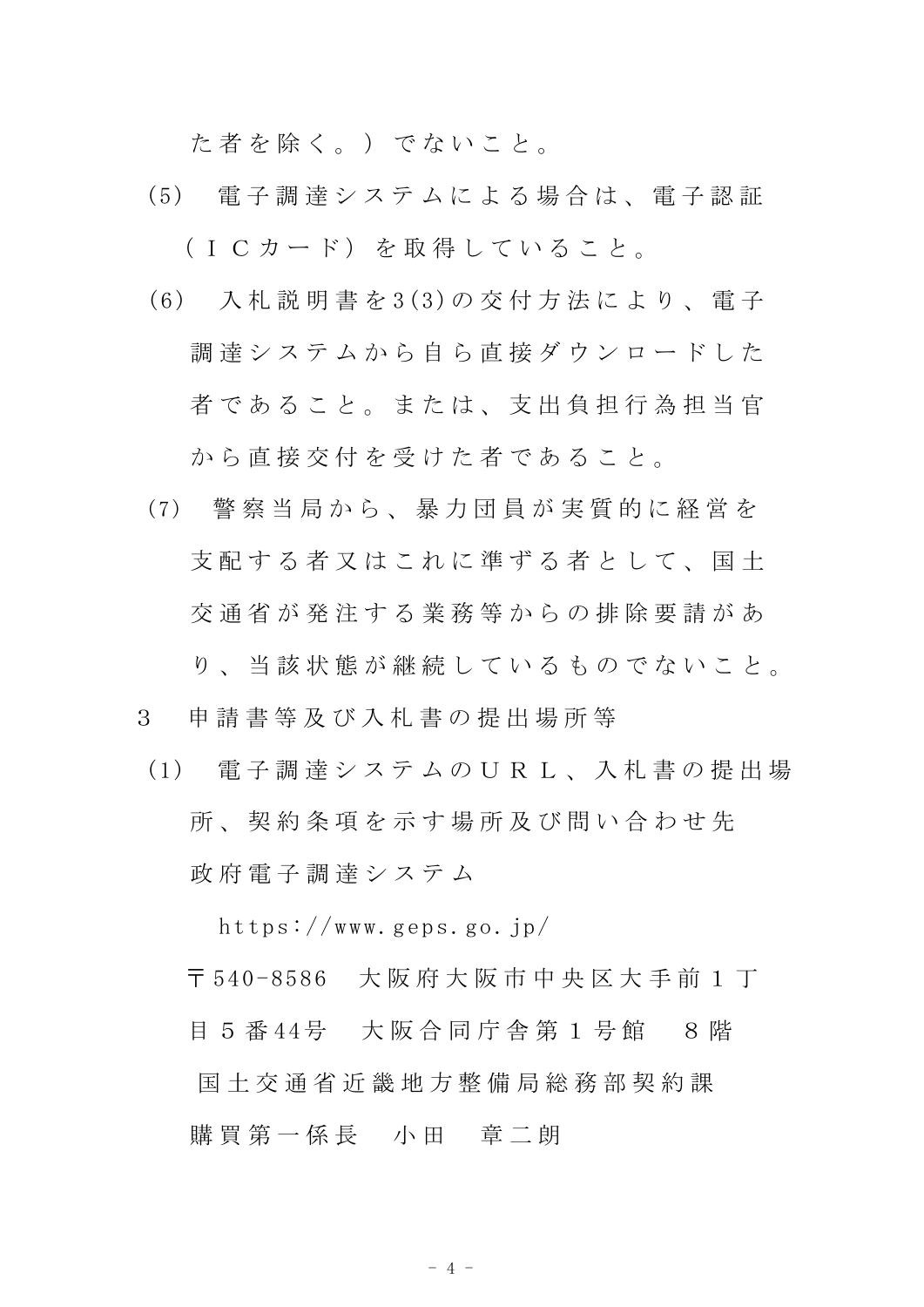TEL06-6942-1141(内 線 2536)

(2) 紙 入 札 方 式 に よ る 入 札 書 の 提 出 場 所 、 契 約 条 項を示す場所及び問い合わせ先

上 記 3(1)の 問 い 合 わ せ 先 に 同 じ

(3) 入 札 説 明 書 の 交 付 す る 場 所 及 び 方 法

電子調達システムにより交付する。(質問回 答 等 を 、 雷 子 調 達 シ ス テ ム の 調 達 資 料 ダ ウ ン ロ ード機能を用いて行うため、資料のダウンロー ドの際に「ダウンロードした案件について訂正 ・ 取 消 が 行 わ れ た 際 に 更 新 通 知 メ ー ル の 配 信 を 希望する」にチェックを入れること。)

ただし、やむを得ない事由により、電子調達 シ ス テ ム に よ り 入 手 が 出 来 な い 場 合 は 、 支 出 負 担 行 為 担 当 官 か ら 直 接 交 付 を 行 う の で 、 上 記 3 (1)に 問 い 合 わ せ る こ と 。

(4) 電 子 調 達 シ ス テ ム に よ る 入 札 書 類 デ ー タ ( 申請書等)の受領期限、及び紙入札方式によ る 申 請 書 等 の 受 領 期 限

令 和 2 年 1 0 月 2 3 日 1 6 時 0 0 分 (5) 電 子 調 達 シ ス テ ム に よ る 入 札 書 の 受 領 期 限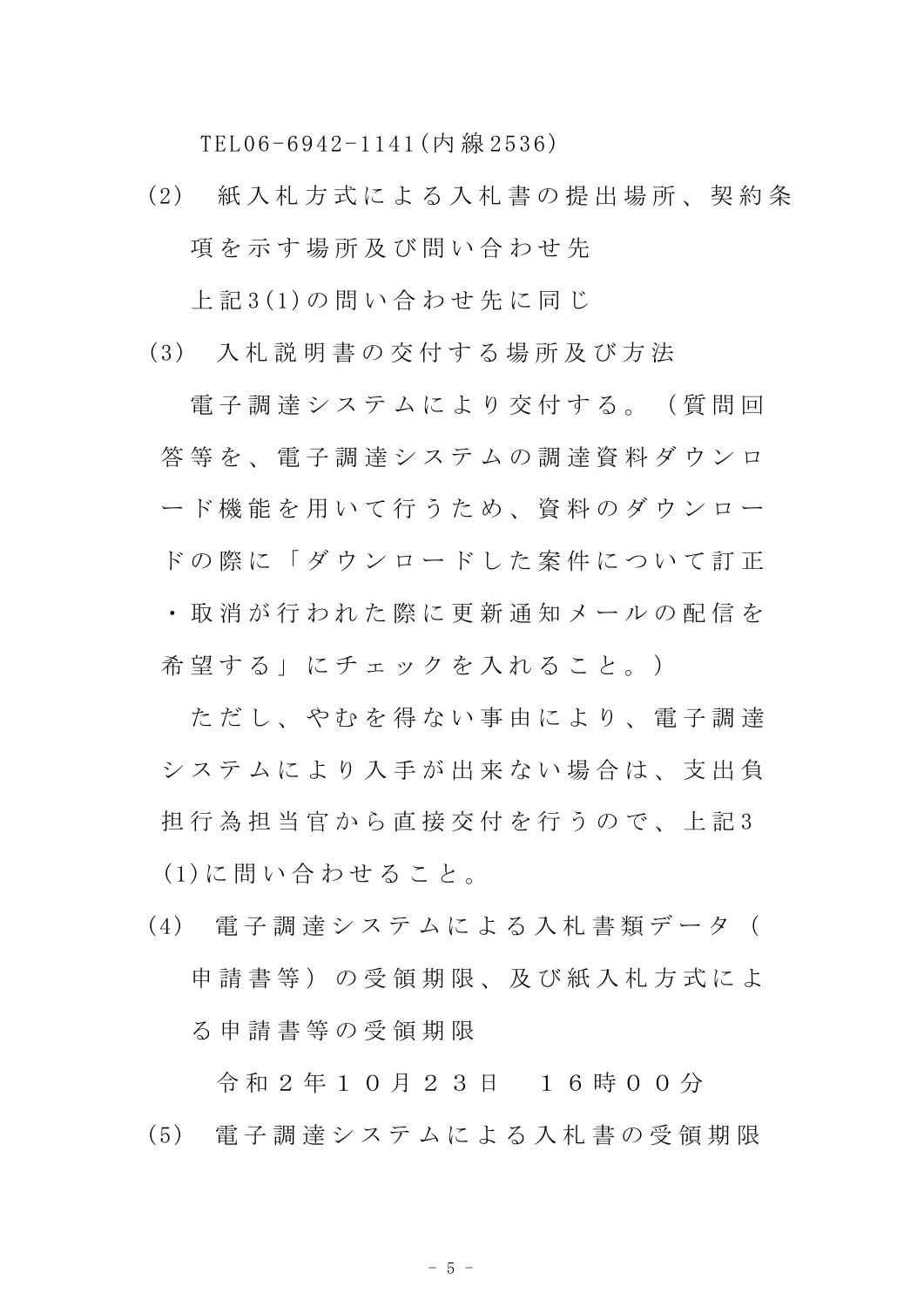、 及 び 紙 入 札 ・ 郵 送 等 に よ る 入 札 書 の 受 領 期

限 令和 2 年 1 1 月 2 4 日 1 6 時 0 0 分 (6) 開 札 の 日 時 及 び 場 所

令 和 2 年 1 1 月 2 5 日 1 1 時 0 0 分

国土交通省 近畿地方整備局 入札室 4 その他

- (1) 契 約 手 続 に 使 用 す る 言 語 及 び 通 貨 日 本 語 及 び 日 本 国 通 貨 。
- (2) 入 札 保 証 金 及 び 契 約 保 証 金 免 除
- (3) 入 札 者 に 要 求 さ れ る 事 項

 $(1)$  電 子 調 達 シ ス テ ム に よ り 参 加 を 希 望 す る 者 は 、 上 記 3(4)の 受 領 期 限 ま で に 入 札 書 類データ (申請書等) を上記3(1)に示すU R L よ り 、 電 子 調 達 シ ス テ ム を 利 用 し て 提 出 し な け れ ば な ら な い 。

② 紙 入 札 方 式 に よ り 参 加 を 希 望 す る 者 は 上 記 3(4)の 受 領 期 限 ま で に 必 要 な 申 請 書 等 を 上 記 3(2)に 示 す 場 所 に 提 出 し な け れ ば な らない。

なお、1020いずれの場合も、開札日の前日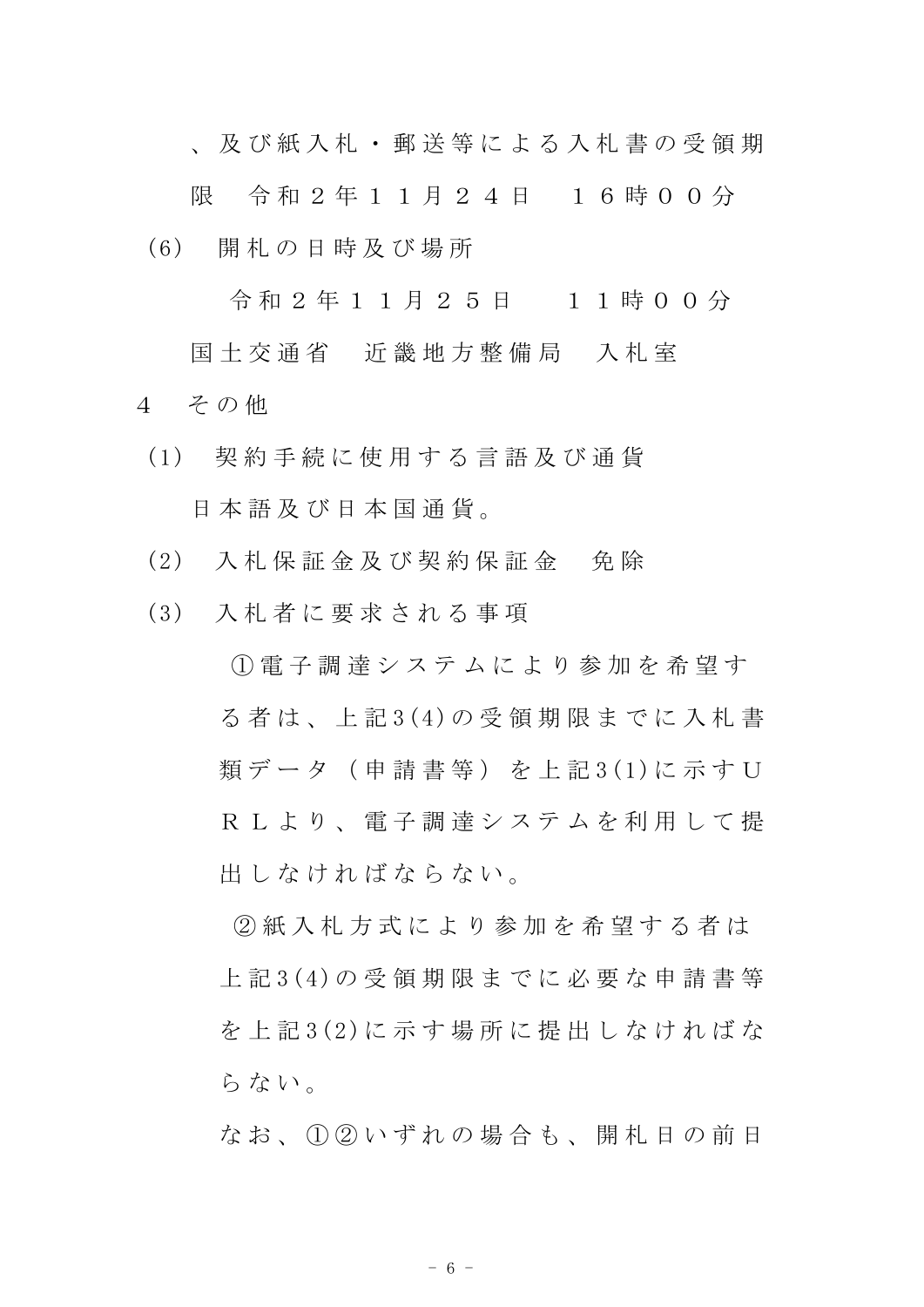までの期間において必要な申請書等の内容

に関する支出負担行為担当官からの照会が

あった場合には、説明しなければならない。

(4) 入 札 の 無 効 競 争 に 参 加 す る 資 格 を 有 し な

い者のした入札及び入札の条件に違反した入 札 は 無 効 と す る 。

- (5) 契 約 書 作 成 の 要 否 要
- (6) 落 札 者 の 決 定 方 法 予 算 決 算 及 び 会 計 令 第 79条 の 規 定 に 基 づ い て 作 成 さ れ た 予 定 価 格 の 制 限 の 範 囲 内 で 、 最 低 価 格 を も っ て 有 効 な 入 札を行った者を落札者とする。

ただし、落札者となるべき者の入札価格に よっては、その者により当該契約の内容に適 合 した 履 行 が な さ れ な い お そ れ が あ る と 認 め ら れ る と き 、 又 は そ の 者 と 契 約 を 締 結 す る こ と が 公 正 な 取 引 の 秩 序 を 乱 す こ と と な る お そ れ が あ っ て 著 し く 不 適 当 で あ る と 認 め ら れ る と き は 、 予 定 価 格 の 制 限 の 範 囲 内 の 価 格 を も っ て 入 札 し た 他 の 者 の う ち 最 低 価 格 を も っ て 入札した者を落札者とすることがある。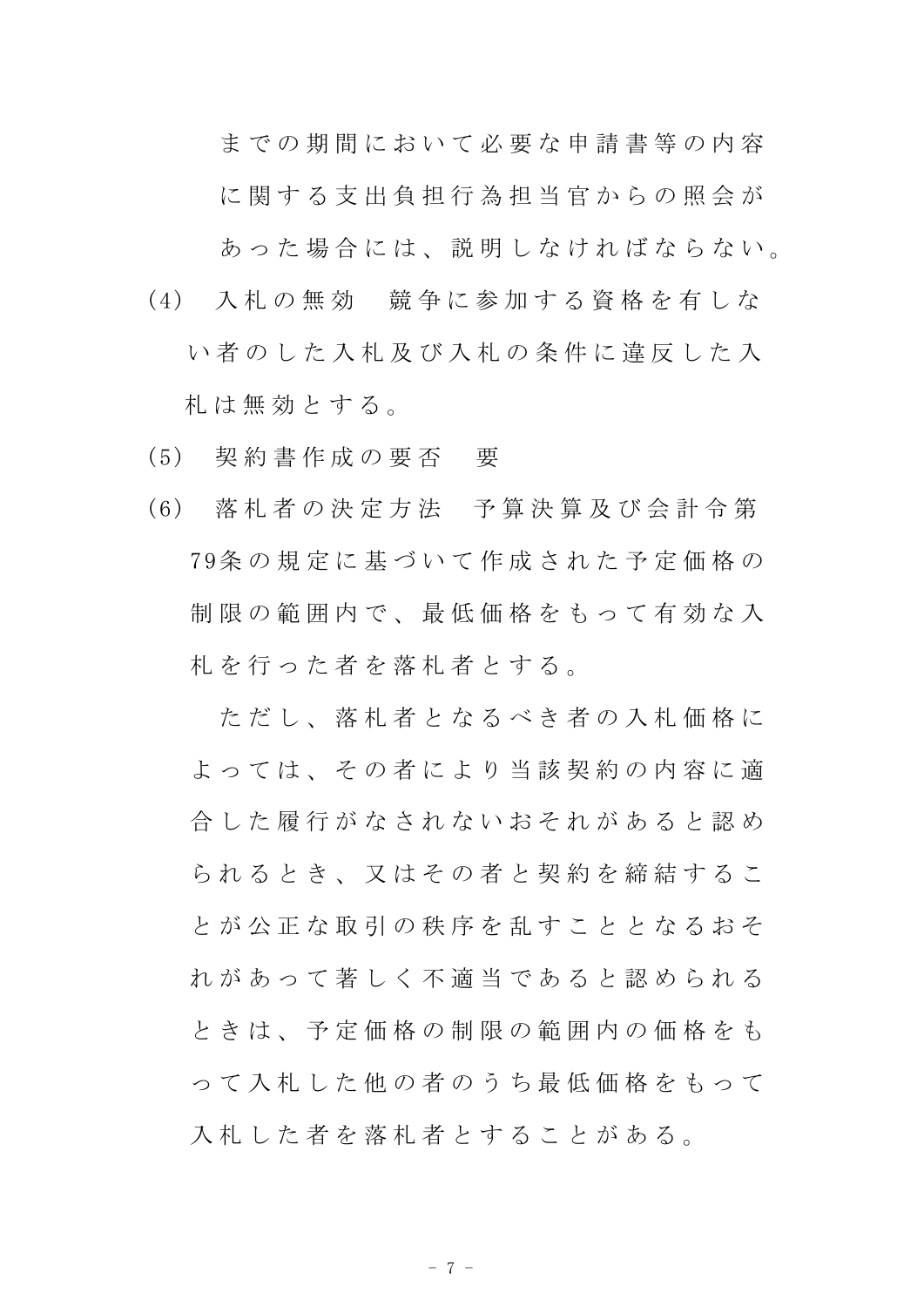- (7) 手続きにおける交渉の有無 無
- (8) 詳 細 は 入 札 説 明 書 に よ る 。
- 5 Summary
- (1) Official in charge of disbursement of the procuring entity : MIZOGUCHI Hiroki Director-General of Kinki Regional Development Bureau
- (2) Classification of the services to be required :71,27
- (3) Nature and quantity of the services to be required: Lease of Wi-Fi router
- (4) Lease period :From 1 January, 2021 through 31 March,2023
- (5) Delivery place : kinki Regional Development Bureau 1-5-44, Otemae, Chuou-ku, Osaka-Shi,  $0$ sak-Fu
	- (6) Qualification for participating in the tendering procedures : Suppliers eligible for participating in the proposed tender are those who shall :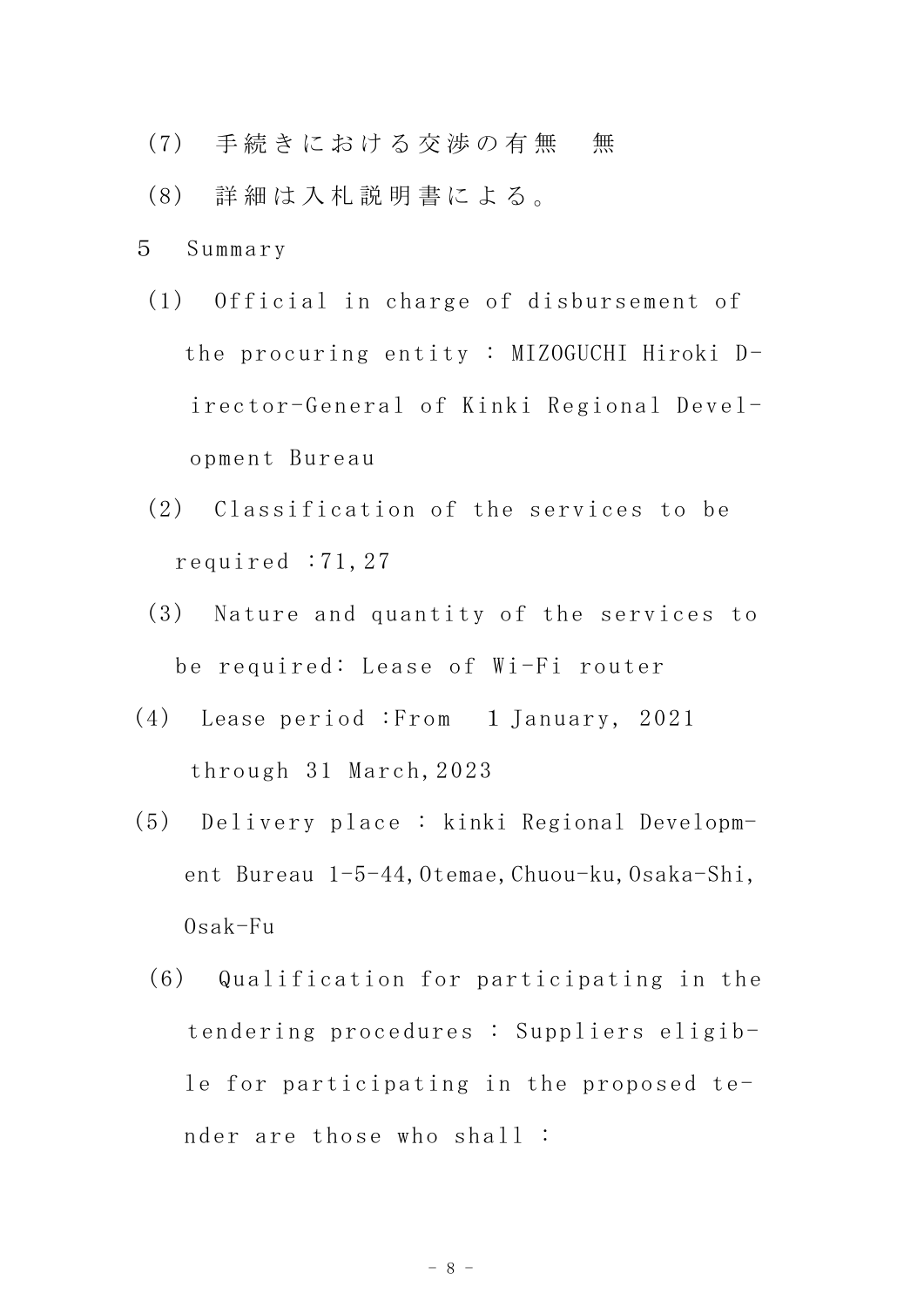- ① not come under Article 70 and 71 of the Cabinet Order concerning the Budget, Auditing and Accounting.
- ② have Grade " provision of services" in Kinki Area,in the fiscal year 2019/ 2020/2021 in terms of qualification forparticipating in tenders by Ministry of Land, Infrastructure, Transport and Tourism (Single qualification for every ministry and agency).
- ③ not be under suspension of nomination by Director-General of Kinki Regional Development Bureau from Time-limit for submission of certificate to Tender Opening.
- ④ not be the stated person under the commencement of reorganization proceedings or under the beginning of rehabilitation proceedings(except for the person who has the procedure of reapplication under the

- 9 -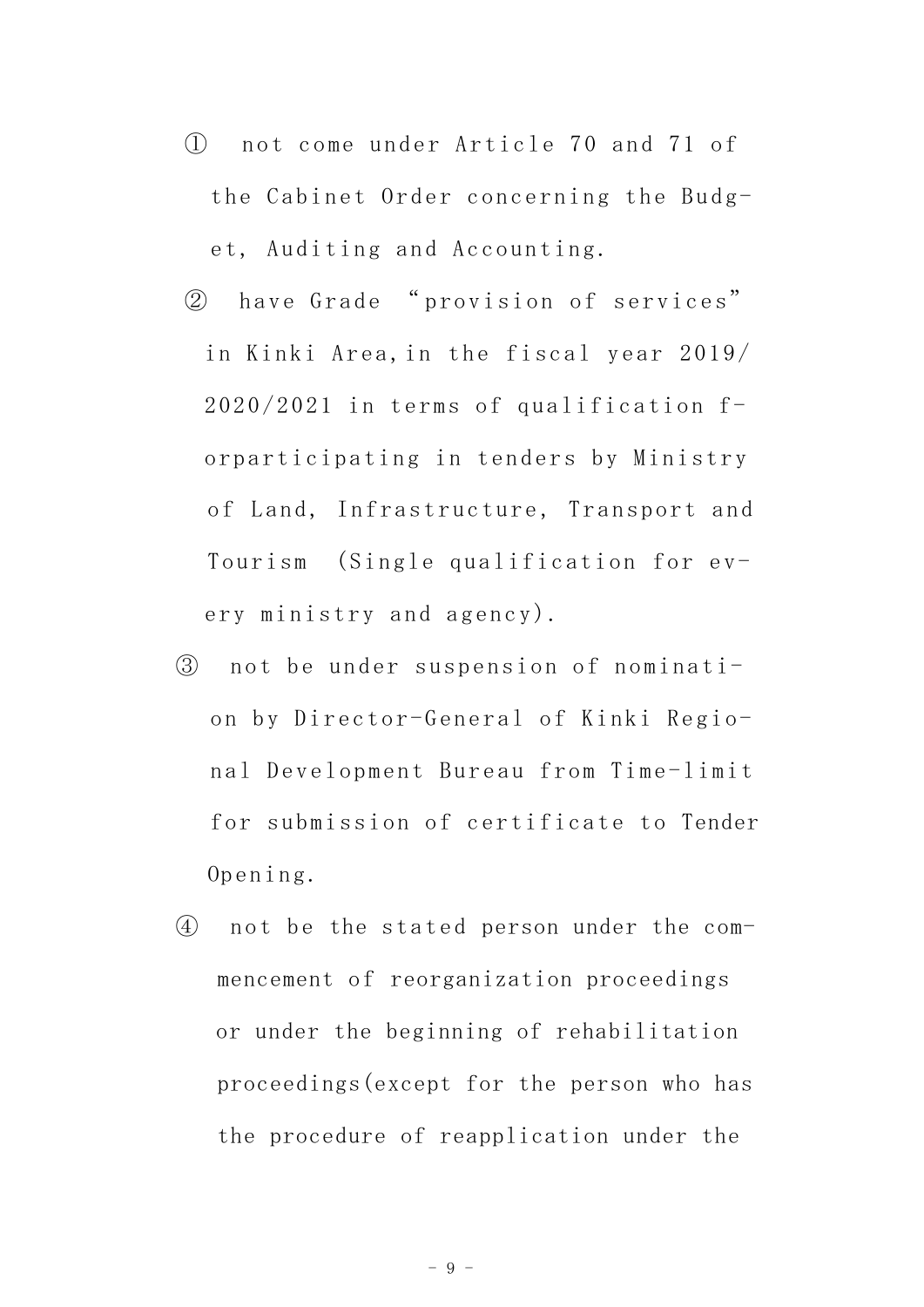notification of the competing participation qualification).

- ⑤ acquire the electric certification in case of using the Electric Tendering system https://www.geps.go.jp/
- ⑥ The person who obtained the tender manual from official in charge of disbursement of the procuring entity directory
- ⑦ not be the person that a gangster influence management substantially or the person who has exclusion request from Ministry of Land, Infrastructure, Transport and Tourism is continuing state concerned
- (7) Time-limit for submission of certificate : 16:00 23 October, 2020
- (8) Time-limit for tender : 16:00 24 Novemder, 2020
- (9) Contact point for the notice : ODA Sho-